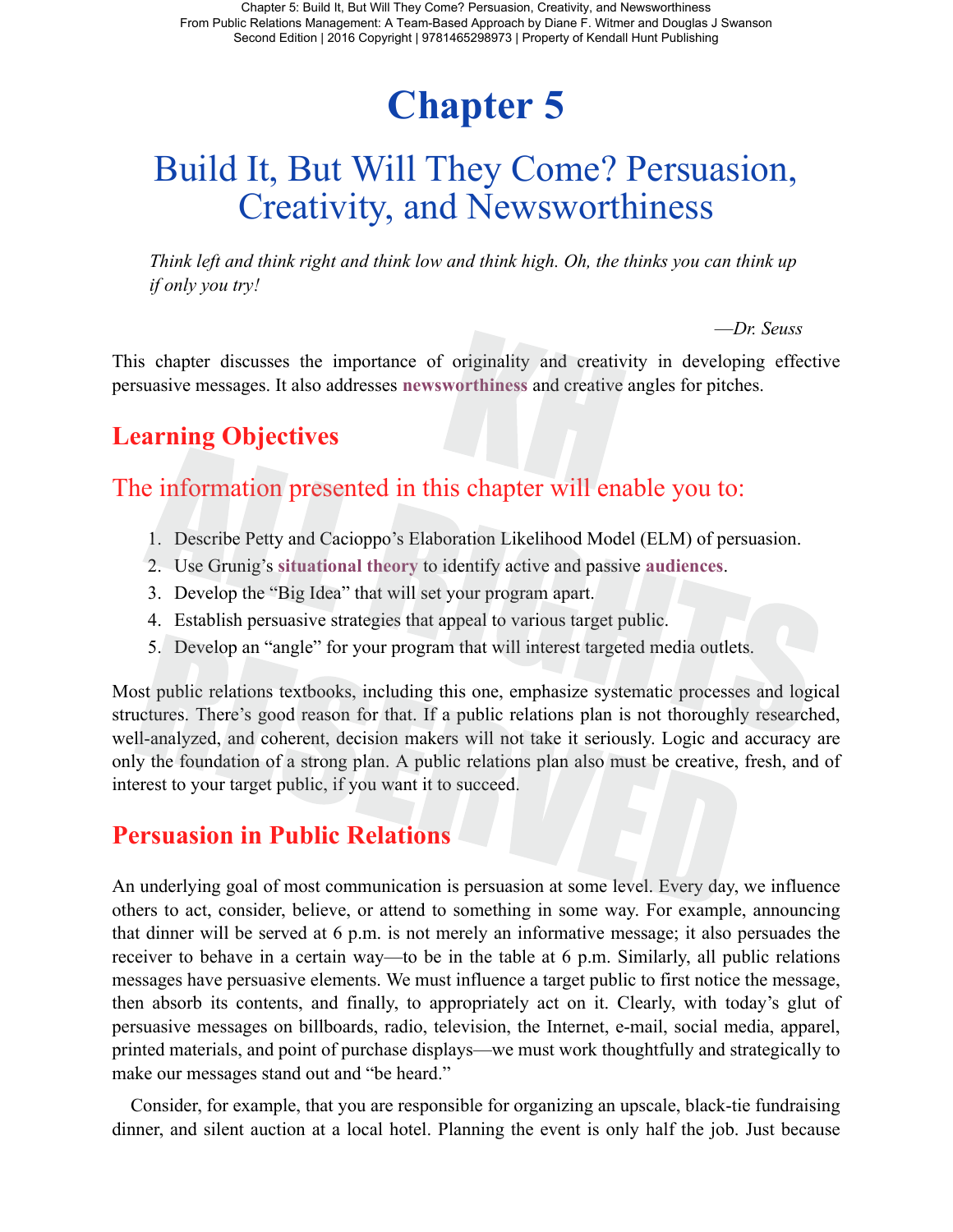you "build it" doesn't mean "they will come," no matter how wonderful or worthwhile your client thinks the event is. What will entice potential donors to attend? How is *this* nonprofit organization different from the hundreds of other charities one might sponsor? Why would someone attend *this* event over the many others that are held every month? Announcements and media alerts aren't enough. To engage the media and attract attendees, you need a special "hook" that appeals to your **audience**'s unique self-interests. This is one reason why your research-based **audience** analysis is so important. A thorough and accurate understanding of the target public's values, interests, and motivations is essential to developing an effective persuasive **strategy**.

Similarly, secondary target public for public relations often are the media. Your goal is to persuade various media outlets to accept and distribute your messages. This means you must develop a persuasive **strategy** based on a clear, research-based understanding of the motivations and values of each media outlet's readers, viewers, or listeners and craft newsworthy media materials. To develop your **strategy**, it's helpful to have some understanding of persuasion theory and of active and passive **audiences**.

#### **Persuasion Theory**

One particularly useful theory of persuasion for public relations is the Elaboration Likelihood Model (ELM), which was developed in 1980 by Petty and Cacioppo (1981). This model proposes that people process persuasive messages through two routes: (1) the *central route* and (2) the *peripheral route*.

The *central route* to persuasion is the most direct route. This route involves logical analysis and evaluation of the persuasive message by the receiver (Petty  $\&$  Cacioppo, 1986). This means the message must carry with it strong evidence and support. Persuasive messages for pharmaceutical products, for example, include evidence of efficacy, often in the form of scientific studies and testimonials.

The *peripheral route* to persuasion is an indirect path. It relies on the message receiver *elaborating* on message content by associating it with things that are positive and familiar (Petty & Cacioppo, 1986). Celebrity endorsements, for example, are aimed at the peripheral route. When Michael Jordan recommends Hanes underwear, message receivers recognize his stellar NBA record and draw a positive association with the brand without examining or analyzing the message content. As always, understanding your **audience** is essential for determining which route to persuasion you are trying to reach. Thus, it is helpful to consider public as *active* or *passive.*

#### **Grunig's Situational Theory of Publics**

Grunig's (1997) **situational theory** of publics is a very helpful way to think about **audiences** and appropriate persuasive strategies to reach them. This theory proposes that target public can be classified in terms of the extent to which they are aware of and ready to act on any given topic. *Active public* are interested in the topic and are likely to seek detailed information on that subject. This means the central route to persuasion is effective for these people. Such tools as brochures, information packets, schematics, diagrams, and other materials that provide comprehensive information and background are appropriate for active public. Passive public may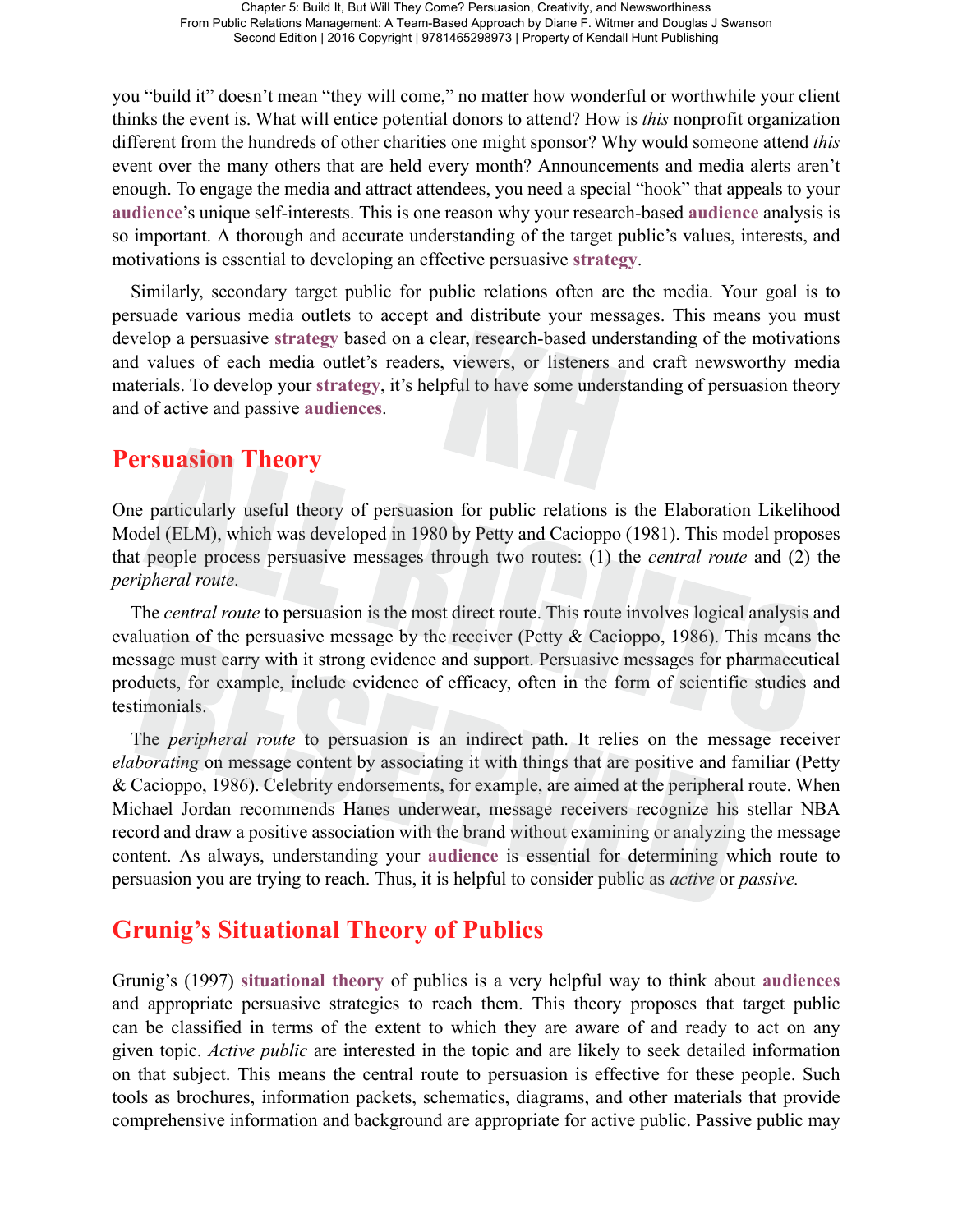or may not be aware of the topic and have relatively little interest on it. For these public, which are not likely to seek information, the *peripheral route* is more likely to be effective, and it should be accessed through short, repetitive messages, such as jingles, bumper stickers, and celebrity endorsements. Here, you are planting seeds and raising awareness, rather than providing detailed information for immediate action.

Active **audiences** can become passive and vice versa. Consider, for example, that you represent a refrigerator manufacturer. A newlywed couple is planning to purchase their first refrigerator. This is a major expenditure, and the couple becomes part of an active public. They have a keen interest in the topic, and they are likely to visit stores, talk to friends, read reviews, and visit corporate websites to compare specifications and energy efficiency, check *Consumer Reports*, and seek advice. They will be persuaded to make their final decision based on facts and evidence—in other words, through the central route. Your job, then, is to provide persuasive evidence about your client's brand to these potential customers. However, the couple will not remain an active **audience**. Once they purchase the new fridge, their interest will wane.

Let's jump ahead five years. Our married couple is still happy with their refrigerator, and they have become part of a passive **audience**. They will not look for information on refrigerators. Detailed messages will not reach them, nor will this couple be interested in them. Instead, the peripheral route is more likely to be effective to grab their attention and stimulate positive associations with your client's brand of refrigerator. Eventually, when they need a new refrigerator, the couple will again become part of an active public. Then, those peripheral route tools can help persuade them to look at your client's information.

Identifying and distinguishing between active and passive **audiences** and the routes to persuasion for each is helpful because we can then develop appropriate types of tools to reach our audiences. The big question, of course, is how to develop an overarching creative **strategy** or make something newsworthy.

#### Persuasive Strategy: Developing the "Big Idea"

As noted in the introduction to this text, strategies tie together all your **tactics** to form a unified, cohesive plan. The strategies you choose must be creative and fresh to be effective. This is not as difficult as it may at first appear, if you consider some underlying factors for creative approaches.

Sandra Moriarty (1997), Professor Emerita of the University of Colorado, described what constitutes "the Big Idea." First, there is an element of risk. We must take a leap of faith beyond the safe, bland strategic statement, and take our strategic concept to a new level that may be untried and unknown. The Greater Houston Convention and Visitors Bureau did just that with its Public Relations Society of America Silver Anvil Award-winning "Where the Chefs Eat: Houston Culinary Tours" campaign (Shilcutt, 2011). In an effort to promote Houston's culinary offerings and boost its reputation, these tours departed from traditional, behind-the-scenes tours of famous chefs' kitchens. Instead, the tour invited participants to visit restaurants where the chefs ate on their days off. This fresh approach resulted in every tour selling out within five minutes, with a waiting list of more than 1,500 people, as well as more than 11 million **media impressions** (Shilcutt, 2011).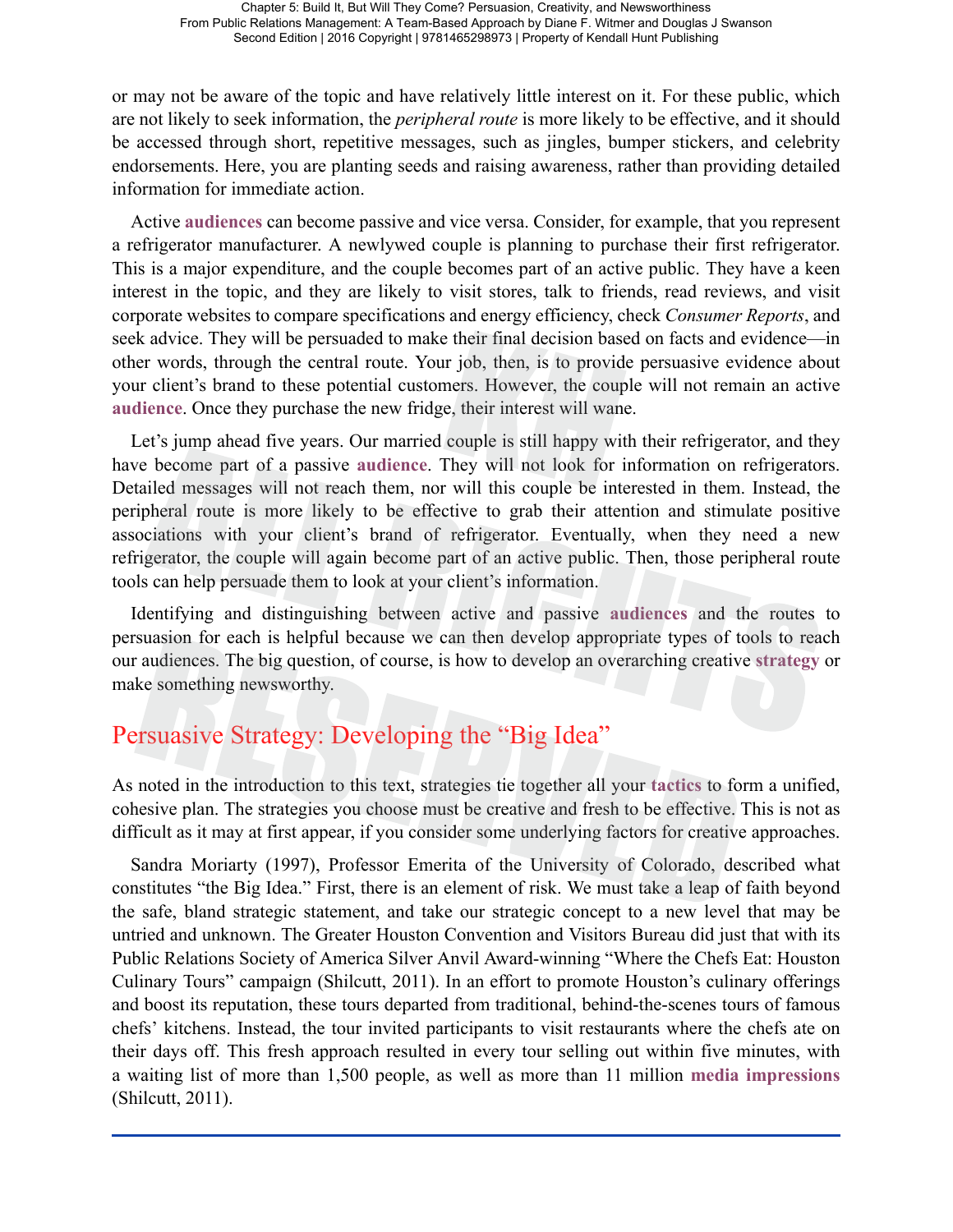



**FIGURE 5.1** Sandra Moriarty, Professor Emerita, University of Colorado, described the importance of the "Big Idea" in a PR plan.

Second, as we have already discussed, the **strategy** must be relevant to the target **audience** and appeal to that **audience**'s interests, values, and motivations. South Wales Fire and Rescue won a prestigious Chartered Institute of Public Relations (CIPR) Excellence Award in 2011 for its "Project Bernie" campaign, which was designed to overcome an accepted local practice of setting grassfires each spring in the target area of Tonypandy. The **audience** was young males who perceived the annual ritual as fairly "harmless." These youths were reached by forming Youth Advisory Board of teens from a local college. The students developed Bernie the Sheep, a cartoon mascot, along with the tag line "Grass is Green, Fire is Mean." The program was so successful that it was extended to three additional areas in South Wales.

*Big ideas are designed to solve communication problems. If they are not strategic then they are not Big Ideas, but rather just random thoughts.*

—Professor Sandra Moriarty

Third, "the Big Idea" must have a recognizable emotional, physical, or intellectual impact on the target public. Edelman and Starbucks Coffee Company won a PRSA Silver Anvil with the Starbucks Coffee Company Earth Month campaign, which did just that. Edelman and Starbucks recognized that environment was the number one concern of consumers, and that people trusted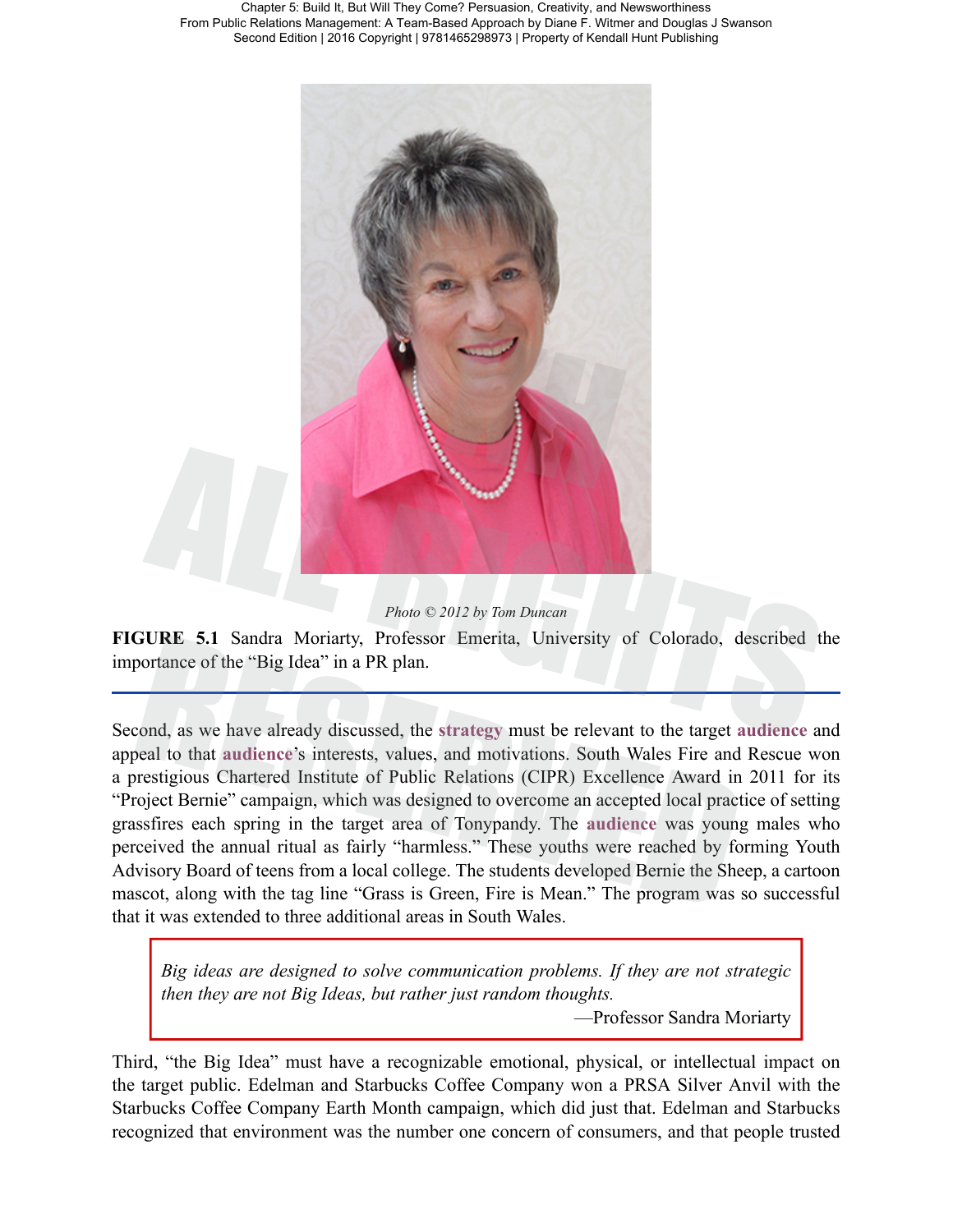brands with ethical and socially responsible reputations. Starbucks, in an effort to enhance its reputation for being environmentally conscious, engaged its customers during its April 2010 "Earth Month" through a five-milestone **strategy** that included, among other things, offering free coffee to customers with a reusable mug or tumbler, convening a "Second Cup Summit" to work toward a recyclable cup solution, and facilitating speaking engagements at conferences about environmental stewardship. More than 1.2 million consumers participated in the tumbler promotion, and Starbucks saw its reputation as an environmentally responsible organization measurably enhanced.



© *ra2studio/Shutterstock.com*

**FIGURE 5.2** While the concept of a "Big Idea" may seem daunting at first, it really is a matter of allowing yourself to think freely about the client's goals and how they mesh with those of your target publics.

Finally, to be truly "big," "the Big Idea" must be original. One example of originality is the "Expedition 206" campaign from Coca-Cola and Fast Horse, which won a PRSA Silver Anvil Award of Excellence. This unprecedented global campaign aimed to send three young people to nearly 206 countries in a one-year period as part of Coca-Cola's "Open Happiness" campaign (Fast Horse, 2015). The travelers used both social and traditional media from each country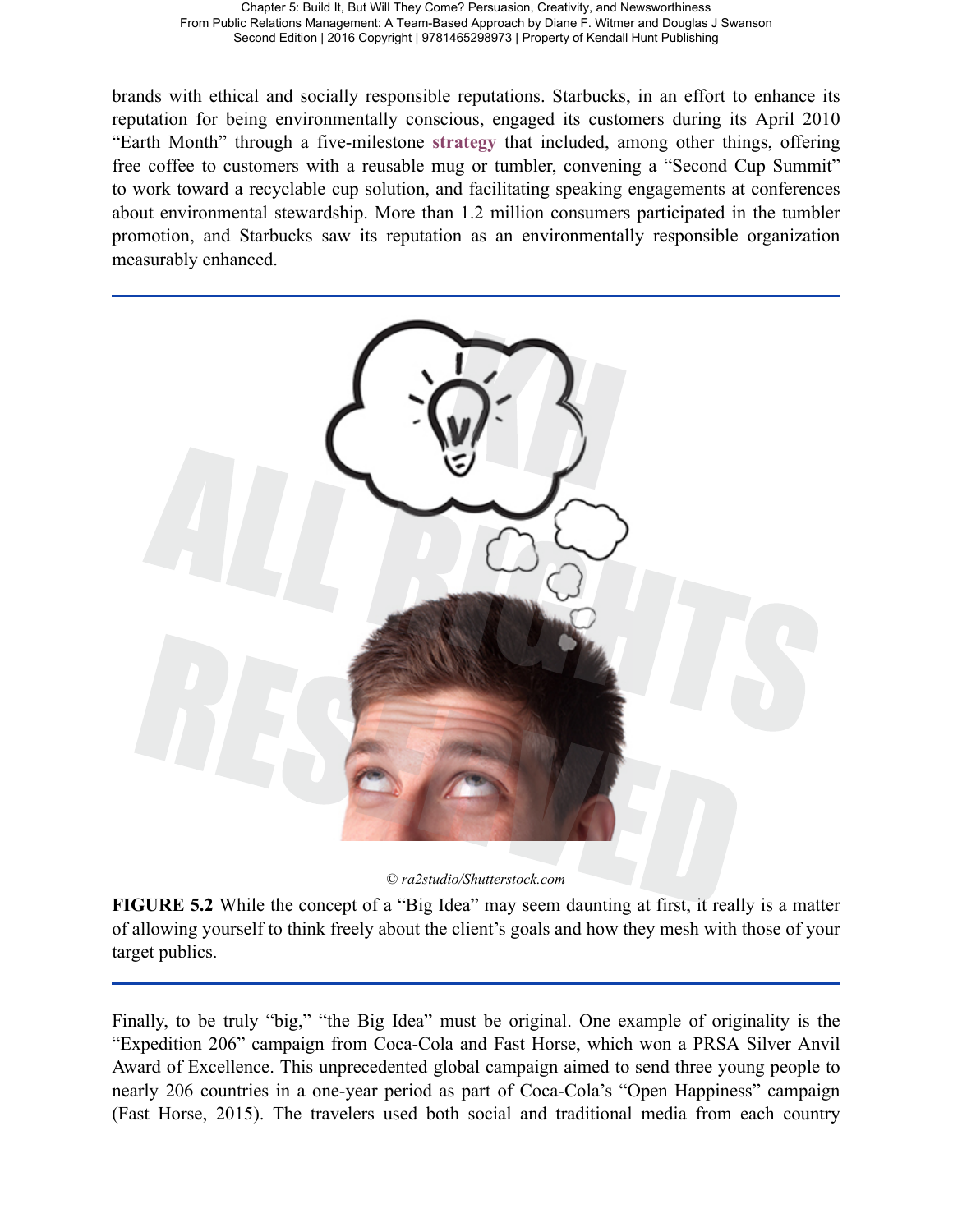they visited to tell their stories, generating more than 60,000 YouTube viewers and making a personal connection with millions of consumers on an international basis. A word of caution about originality: It may take some research to verify that your idea is unusual and imaginative. Although something may be new to you and your team, it may be old hat to others.

Brainstorming, surfing the Internet, looking at what has been done before for similar projects, and considering new twists can help you develop that "Big Idea." Brainstorming, per se, tends to be less productive than a method known as the *nominal group technique*, first proposed by Delbecq and Van de Ven (1971). This approach helps facilitate open discussion and encourages equal contributions from all team members. The following steps present a condensed form of this technique:

- 1. **Develop and state the question.** Everyone needs to agree on this as a starting point for discussion. It may be something like, "How can we help the client attain the goal of improving employee morale?" or "What is the best **strategy** to appeal to this target **audience**?"
- 2. **Work independently.** Each team member spends some time alone, developing as many ideas as possible that answer the stated question.
- 3. **Gather ideas.** Record all ideas on a flip chart or white board or some other medium that is visible to all team members. Each person provides one idea at a time, which can be revised with permission from the team.
- 4. **Discussion.** Avoiding any judgments of value or merit, discuss and clarify each of the ideas. The outcome of this step should be a concise list of ideas for further consideration.
- 5. **Prioritize ideas.** Limiting the number to no more than five or eight ideas, identify those of top priority by having team members vote. If there are many ideas, it might help to categorize them. For example, categories might be "most cost effective," "best overall **strategy**," or "most appropriate for client's organizational culture." This step also includes clarifying any misunderstandings, and allowing team members to change their minds, if they so choose.
- 6. **Discuss implications.** Develop the intended and unintended consequences of the chosen ideas, how they can be implemented, and how well they address the client's goals.

Beyond brainstorming, considering some basic principles of **newsworthiness** can help get you there, as well.

#### **Newsworthiness**

Novice practitioners often make the mistake of thinking that if they use the proper format and style of a **news release**, the media will run with it. However, a perfectly written but dull release will never see print. A release must be newsworthy, preferably from a variety of perspectives, but especially from the perspective of the media outlet's **audiences**.

Six criteria of **newsworthiness** can help you craft both effective **news releases** and creative strategies for your public relations program. They are: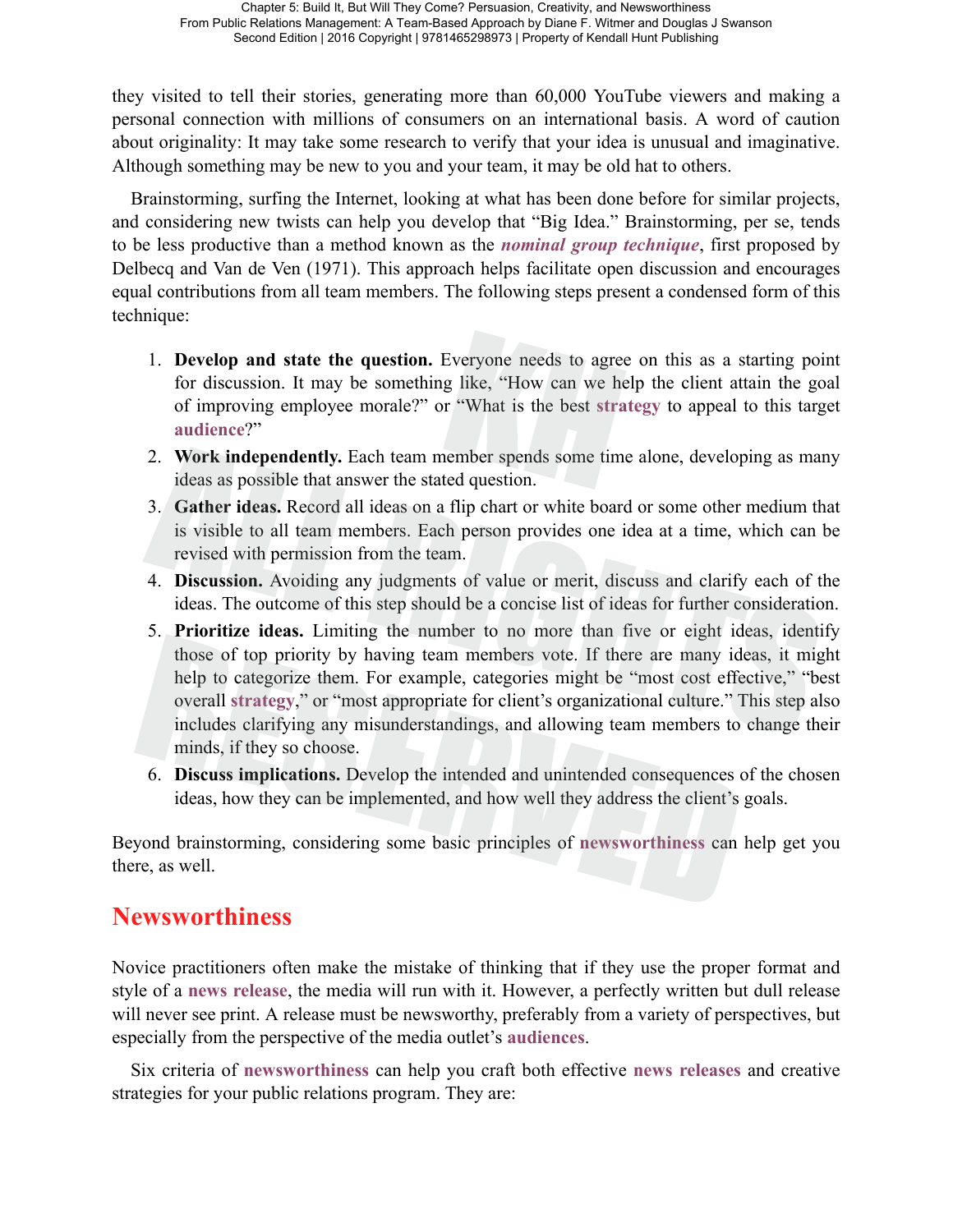- 1. Prominence
- 2. Timeliness
- 3. Proximity
- 4. Impact
- 5. Conflict
- 6. Novelty

*Prominence* refers to a person, place, or thing that is well known or important. Celebrity status, political power, fame, or notoriety can create prominence. Keep the consumers of each media outlet in mind when determining prominence. For example, the mayor of a small town may be prominent and newsworthy for a local paper, but not for national media. Similarly, celebrity magazines might be interested in Lindsay Lohan's shopping sprees, but political media are not. Consider, too, that prominence, alone, may or may not be enough to make a story newsworthy.

*Timeliness* means the story is recent or is connected in some way to a current trend. Sometimes, this can be cyclical, so it's helpful to look at trends in the media. For example, each January we can observe media interest in fitness and weight loss methods as people establish resolutions for the New Year. The weight loss and fitness industries have known this for years. As a result, we see them launch new programs and major campaigns during the first couple of months each year.

*Proximity* is the physical location of the story. The closer a story is geographically to a media outlet's consumers, the more newsworthy it is likely to be. For example, a fundraising golf outing at a local golf course will most likely be of interest only to local papers unless additional newsworthy elements are in place, such as a *prominent* golfer or celebrity. If a significant news event occurs in a faraway place, news media **gatekeepers** often scramble to find a local connection to the story, in an effort to make the news of greater interest to local **audiences**. These stories often rely on speculation and second-hand sources (Riches, 2015) but they still have the desired effect of making a faraway story seem closer to home.

*Impact* refers to the consequences of the story. Here, you are concerned with how many people the story will affect. The larger the impact, the higher the likelihood will be that the story is viewed as newsworthy. A river overflowing its banks, for example, may only be of interest to a few people, if it does no damage. However, if it threatens homes, the story becomes newsworthy. Major floods that affect large areas and displace many people can become national and even international news—especially when media **gatekeepers** can frame the disaster story using an elected official's pithy quote (Conlon & Valencia, 2015).

*Conflict* tends to capture people's attention. The old saying that "if it bleeds, it leads" holds true. We tend to think of conflict as wars, protests, and the like. But conflict can be developed linguistically, as well, as it was with the U.S. government's "War on Drugs," which was part of the Comprehensive Drug Abuse Prevention and Control Act of 1970. Public relations professionals also utilize manufactured conflicts as competitions and contests to bring an element of excitement and **newsworthiness** to a campaign.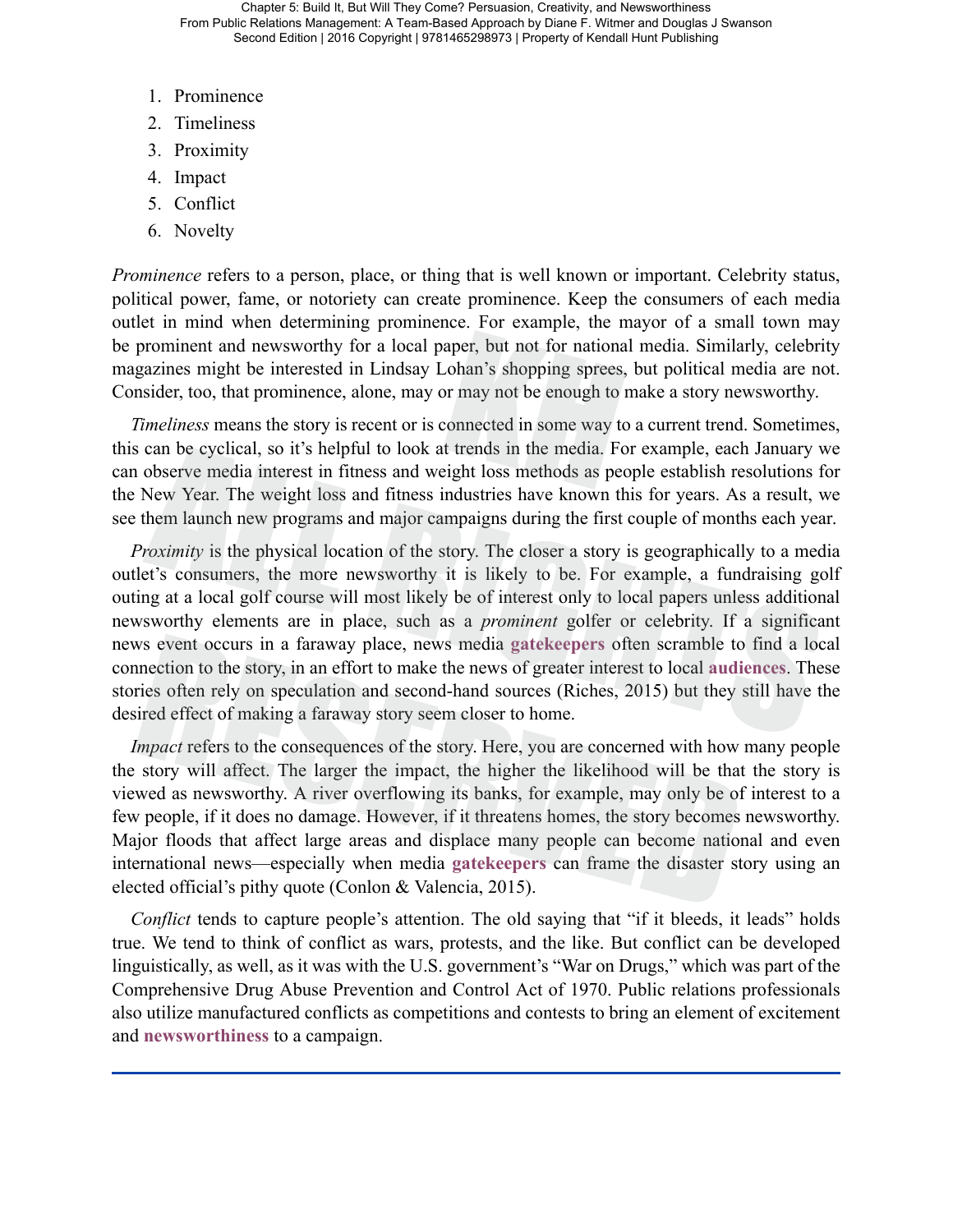

#### © *jbor/Shutterstock.com*

**FIGURE 5.3** Conflict, particularly if it is close to the target public (proximity) or affects many people (impact) is often newsworthy.

*Novelty* or uniqueness is a key element in **newsworthiness**. This is where your "Big Idea" is important. First, last, biggest, tallest, oldest, youngest—superlatives refer to things that are unique. Try to incorporate events and story ideas into your public relations program that involve unusual elements to increase **newsworthiness**.

While it's important to be expert in developing the story focus and "Big Idea" that will gain interest and notoriety for your communications plan, please approach this work with thoughtfulness and a sound ethical perspective. Too often, stories framed as *urgent news* exhibit a lack of background and context (Tiegreen & Newman, 2008). Dramatic perspectives are hyped, and artificial conflicts are created. This results in what Tannen (1998) has described as "The Argument Culture". This culture is saturated with "the belief that controversy is interesting and the absence of controversy is dull" (Tannen, 1998, p. 30). Ratcheting up the drama or conflict in a "Big Idea" story is not only unethical, but it contributes to a continuance of this conflictladen media culture—which ultimately breeds public cynicism that can hinder public relations professionals' efforts to do the right thing.

#### **Tying it All Together**

Public relations is inherently persuasive. While PR must be systematic and logical, it also must have a creative edge to appeal to target public. Successful public relations efforts often present a "Big Idea" involving a fresh, new approach that is relevant to and has a big impact on target public. Or, alternately, that "Big Idea" could involve something that **audiences** and public already understand—presented in a different and thought-provoking way. A good example of this is the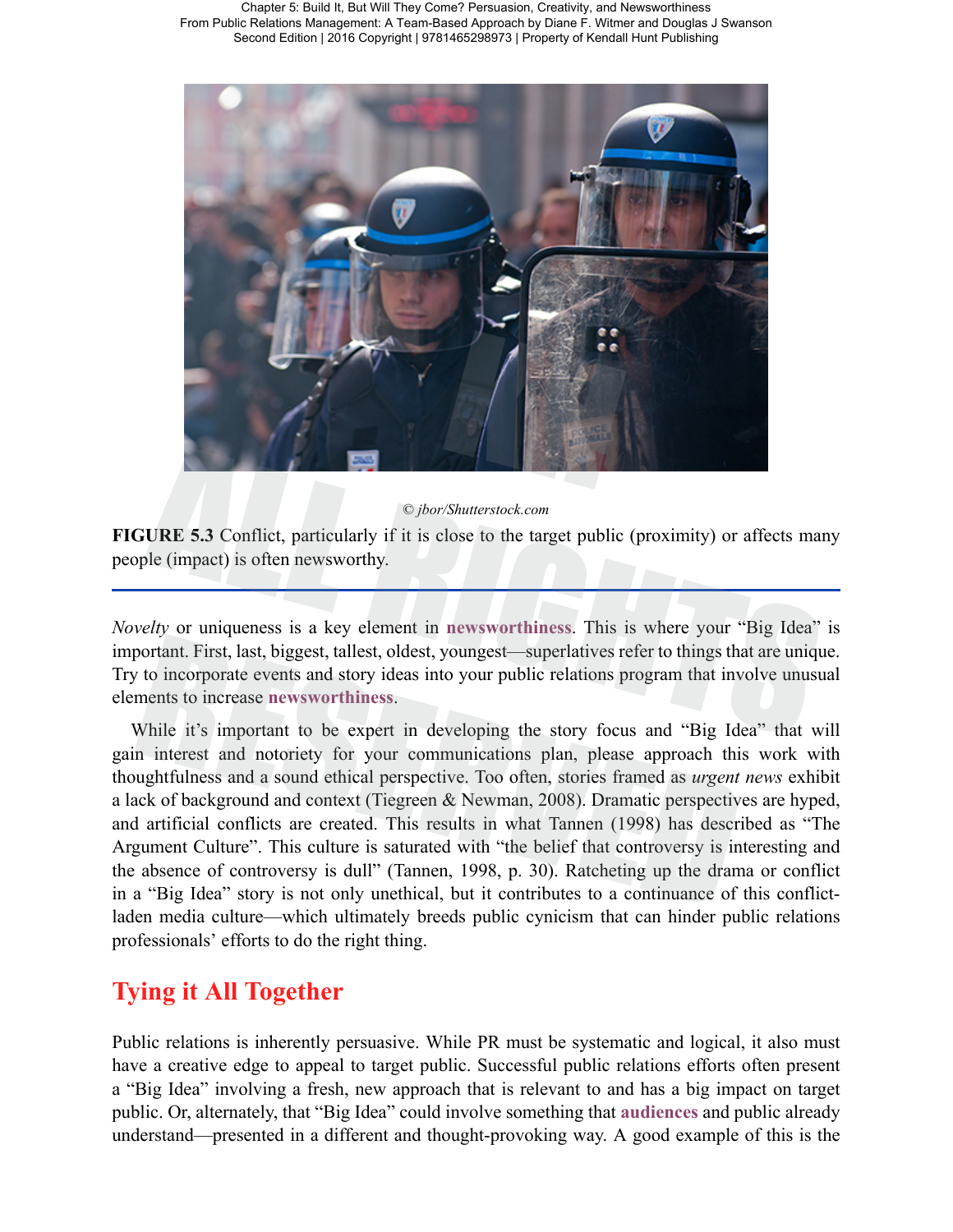recent TobaccoFreeCalifornia campaign that frames cigarette smoking not as damaging to your health—but, rather, as an effort that threatens the health of our planet because "billions of trees are cut down every year to make cigarettes" (No mas butts, 2015).

One way to create an identity for your campaign is to develop a theme for your public relations program. It might center on a tag line or a catchy campaign identification or a unique character, like a mascot. This theme might be an innovative activity or contest or story. Whatever device you use, it must directly (1) appeal to your target public based on careful **audience** analysis, and (2) address your client's goals. The concepts of **newsworthiness** can also help with the development of "the Big Idea," as well as appeal to media.

None of the characteristics of **newsworthiness** stands alone. The more elements of **newsworthiness** you can incorporate into any story, the more newsworthy it is likely to be. At the same time, don't try to overload a story with too many different ideas for the news media **gatekeeper** to consider. If the **gatekeeper** can't quickly identify with the angle your story is taking, the story may be left by the wayside. So, when you're thinking of something *unique*, also consider ways in which you can increase *impact*, localize it for *proximity* to your target public, draw interest of *prominent* people or organizations, and *time* it to current trends or events.

#### **REFLECT AND REVIEW**

1. You are a public affairs specialist for a small liberal arts college, which has just named a new president. You are charged with announcing the appointment to the media. Which media outlets would you target and why?

2. Your client, a small printing company, is entering its tenth year of business and wants to do "something special" to celebrate a decade of success. The target is the general public in the local area, a highly diverse **audience**. Is this an active or passive public? Justify your answer.

- 3. Which of the following tools is best suited to reach an active **audience**? Justify your answer in terms of the **Elaboration Likelihood Model of persuasion (ELM)**.
- Feature Article
- Brochure
- Door Hanger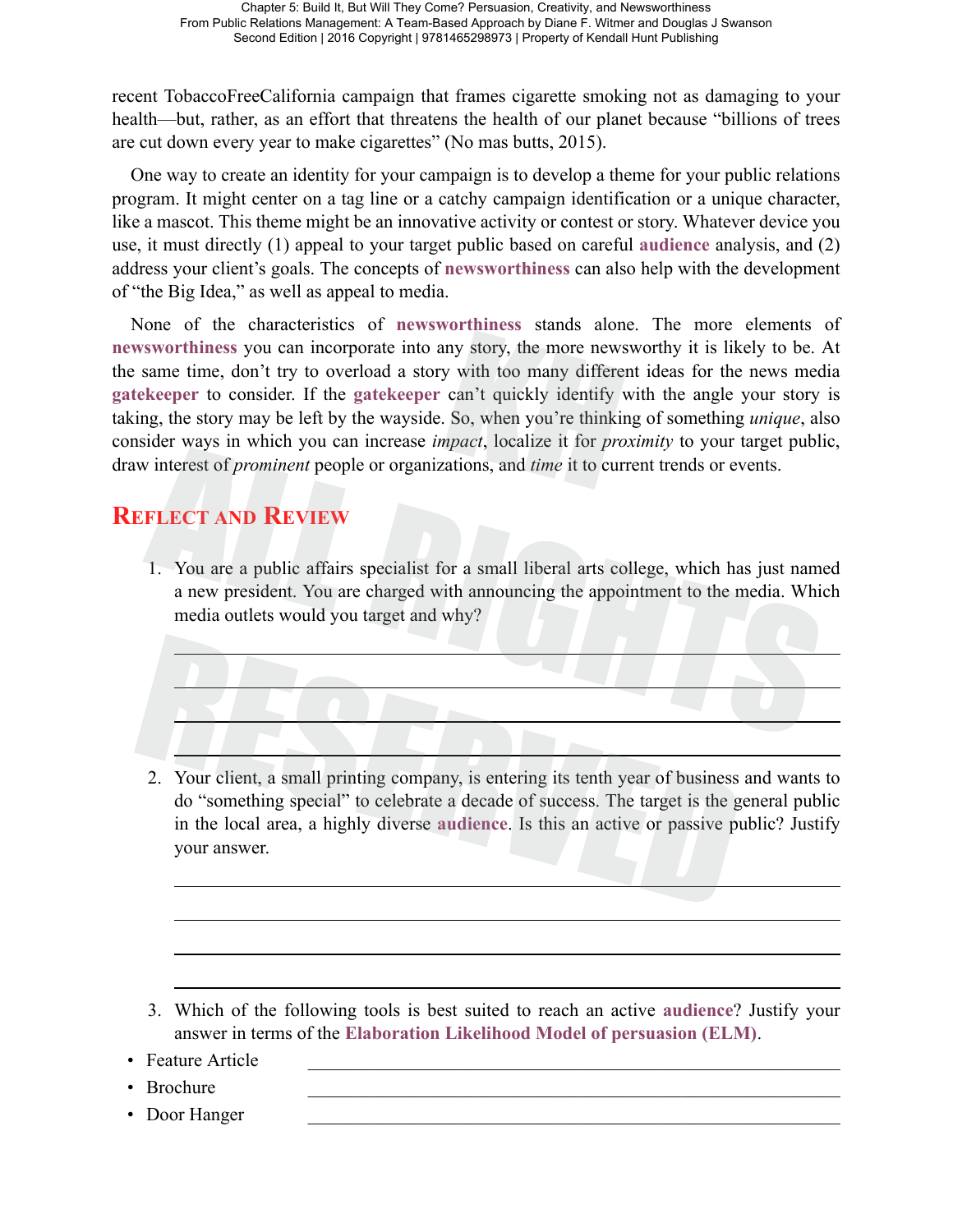- Website **with a set of the set of the set of the set of the set of the set of the set of the set of the set of the set of the set of the set of the set of the set of the set of the set of the set of the set of the set of**
- Table Tent
	- 4. You work for Wonder Widgets, a huge manufacturing firm with corporate offices in New York. Of the six items below, which would the most likely consider newsworthy by local New York papers? Would any be better targeted to national newspapers? Would you send any to multiple outlets? What would you suggest to be done to improve the **newsworthiness** of each item? Be specific and justify your answer in terms of the criteria for **newsworthiness** outlined in the text.
		- a. Wonder's annual employee recognition dinner in two months.
		- b. The promotion of Wonder's Vice President of engineering to senior Vice President of research and development.
		- c. The death of East Livingston, NJ resident F. Fieldstone, one of Wonder's longtime employees.
		- d. Wonder's quarterly earnings statement.
		- e. The Laguna Beach, Calif. wedding of Wonder's President and CEO.
		- f. The latest information on Wonder's newest and innovative widget.

#### **REFERENCES**

Conlon, K., & Valencia, N. (2015, October 4). *South Carolina governor calls deadly rain a 'thousand-year' event. CNN*. Retrieved from [http://www.cnn.com/2015/10/04/us/east-coast-rain](http://www.cnn.com/2015/10/04/us/east-coast-rain-flood/)[flood/](http://www.cnn.com/2015/10/04/us/east-coast-rain-flood/)

Delbecq, A. L., & Van de Ven, A. H. (1971). A group process model for problem identification and program planning. *Journal of Applied Behavioral Science, VII*, 466–491.

Fast Horse. (2015). *Fast Horse launches expedition 206—the world's largest social media experiment*. Retrieved from <http://www.fasthorseinc.com/case-study/coca-cola/>

Grunig, J. E. (1997). A **situational theory** of publics: Conceptual history, recent challenges and new research. In D. Moss, T. MacManus, & D. Vercic (Eds.), *Public relations research: An international perspective* (pp. 3–48). London: International Thomson Business Press.

Moriarty, S. E. (1997). The big idea: Creativity in public relations. In C. L. Caywood (Ed.), *The handbook of strategic public relations and integration* (pp. 554–563). New York, NY: McGraw-Hill.

No mas butts (2015). TobaccoFreeCalifornia. Retrieved from [http://nomasbutts.org/](http://nomasbutts.org/en/?gclid=CPn2jImqucgCFYdefgodjYUBDQ/) [en/?gclid=CPn2jImqucgCFYdefgodjYUBDQ/](http://nomasbutts.org/en/?gclid=CPn2jImqucgCFYdefgodjYUBDQ/)